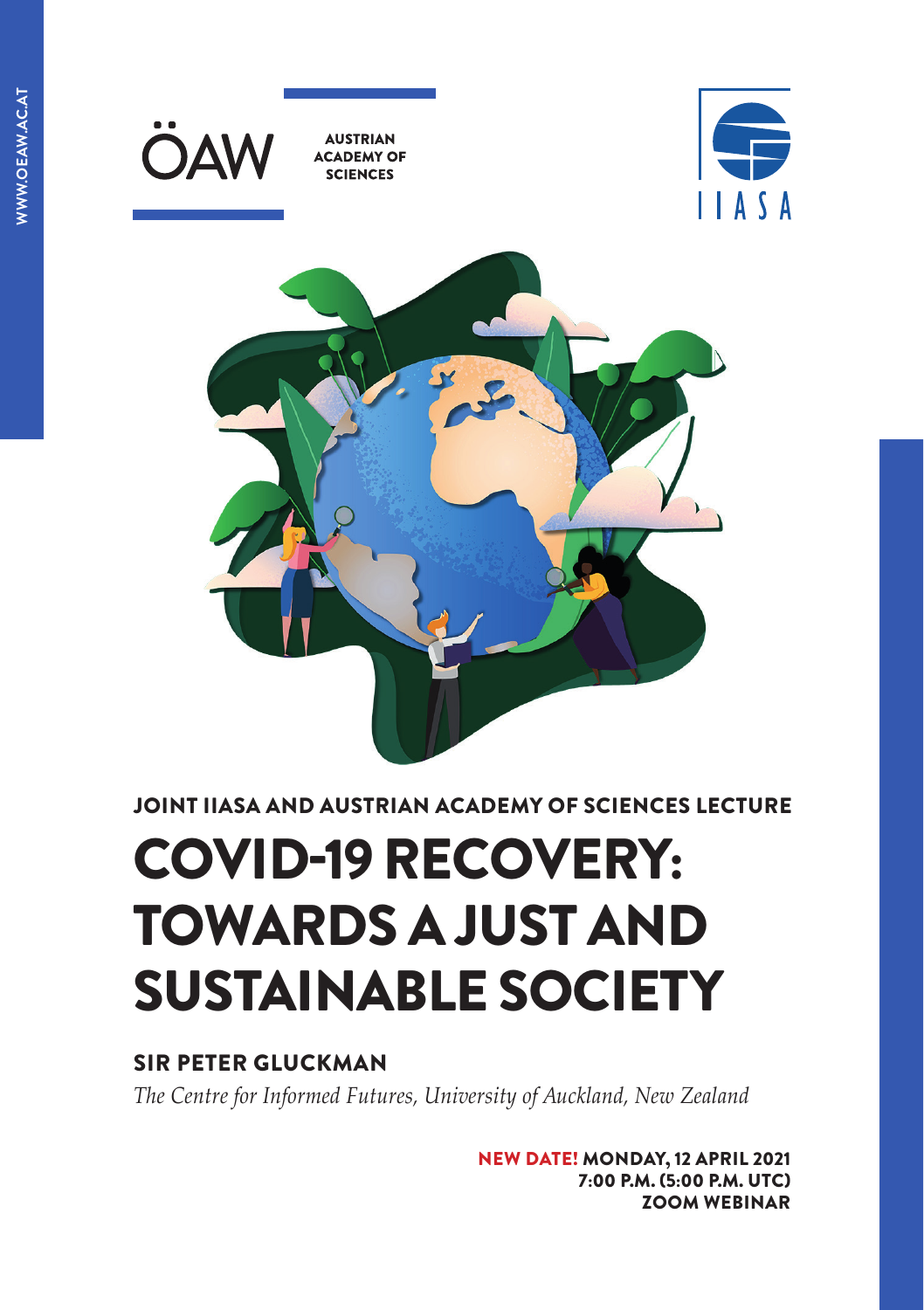

© Koi Tū

**Professor Sir Peter Gluckman** ONZ KNZM FRSNZ FMedSci FRS is Director of [Koi Tū: The Centre for Informed Futures](https://informedfutures.org/) at the University of Auckland, New Zealand. He is chair of the International Network of Government Science Advice (INGSA) and president-elect of the International Science Council (ISC).

From 2009–2018 he was first Chief Science Advisor to the Prime Minister of New Zealand. He has written and spoken extensively on science-policy and science-diplomacy and science-society interactions. Trained as a pediatrician and biomedical scientist, Sir Peter holds a Distinguished University Professorship at the Liggins Institute, University

of Auckland. He also holds honorary chairs in University College London, University of Southampton and National University of Singapore (where he acts as chief science advisor to the Singapore Institute for Clinical Sciences).

He is a distinguished visiting fellow at IIASA. He has published over 700 scientific papers in perinatal and developmental physiology, neuroscience and endocrinology, evolutionary biology and medicine. He has authored or co-authored both technical and popular science books including (with Mark Hanson) *Ingenious; the unintended consequences of human innovation* (Harvard 2020). He chaired the WHO Commission on Ending Childhood Obesity (2014−2017).

Sir Peter has received the highest scientific and civilian honours in New Zealand and numerous international scientific awards. In 2016 he received the AAAS award in Science Diplomacy.

He is a Fellow of the Royal Society of London and the Royal Society of New Zealand, a member of the National Academy of Medicine (USA) and a fellow of the Academy of Medical Sciences (UK).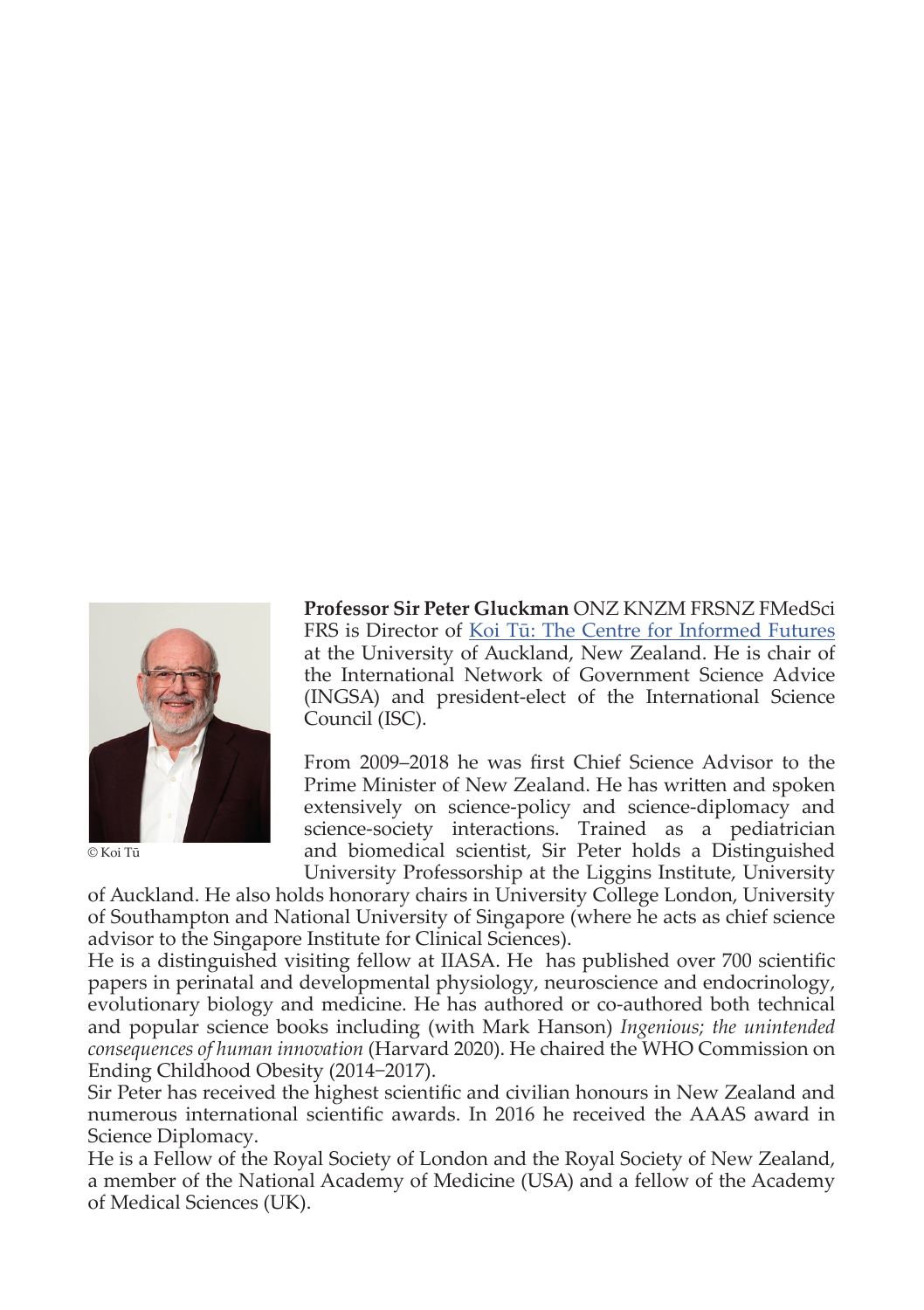## PROGRAM

 *Moderation: Christian Köberl | Chair, Austrian IIASA Committee and University of Vienna*

#### **07:00 P.M. Welcome remarks**

 **Albert van Jaarsveld** | Director General and CEO, IIASA **Christian Köberl** | Chair, Austrian IIASA Committee and University of Vienna

**07:15 P.M. Lecture and discussion**

 **Sir Peter Gluckman** | Director of Koi Tū: The Centre for Informed Futures, University of Auckland *COVID-19 Recovery: Towards a Just and Sustainable Society*

#### COVID-19 RECOVERY: TOWARDS A JUST AND SUSTAINABLE SOCIETY

The COVID-19 global pandemic exposed our vulnerability as a society and highlighted the compound and cascading nature of existing and emerging global risks. Governments have had to deal with a host of extreme events, from earthquakes to flooding to social unrest, along with COVID-19, straining the agencies that deal with such crises.

The design of responses to multifaceted challenges would benefit from enhanced systems thinking which focusses on their interlinked and interdependent consequences and solutions, and thus enables a balanced approach to the objectives of resilience, sustainability and equity. With this in mind, IIASA and the International Science Council (ISC) came together to provide a transdisciplinary systems perspective to sustain promising transformative changes unexpectedly arising from the COVID crisis. About 300 international experts, from academia, business, NGOs and government, pooled their knowledge to identify systemic changes triggered by the crisis, and to make recommendations to guide recovery towards long-term sustainable development. The initiative focused on four interlinked areas: governance, science, energy and food.

A fragmented approach to governance and science has hampered responses to these crises. In his talk, Sir Peter Gluckman will focus particularly on issues of governance, the misaligned incentives within the science system and the need to enhance the science-policy and science-diplomacy interfaces. He will draw on lessons learnt from the pandemic and from the IIASA-ISC expert consultations to suggest how to move forward towards the transformative changes we need for a safe and healthy planet.